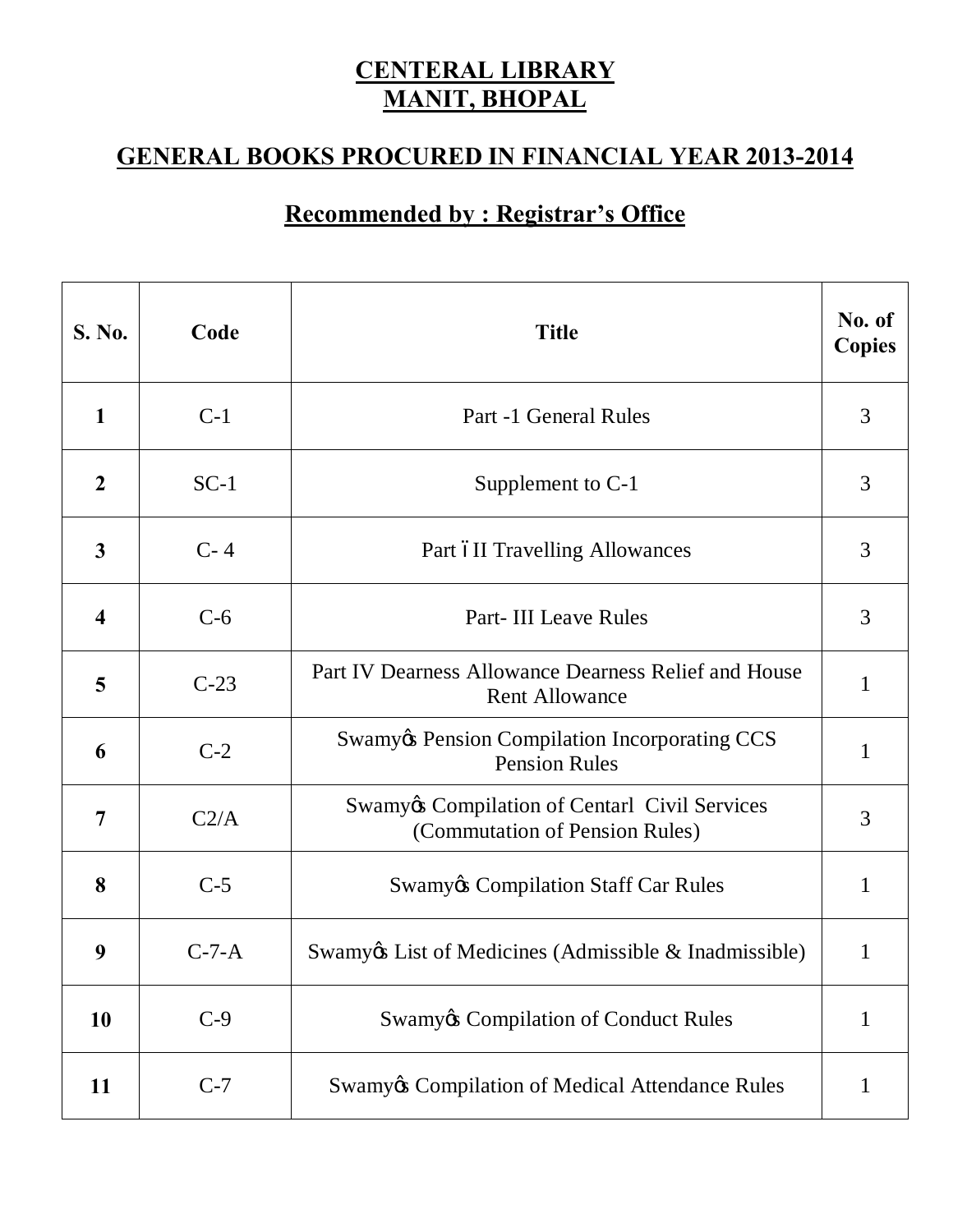| <b>S. No.</b> | Code      | <b>Title</b>                                                                                  | No. of<br><b>Copies</b> |
|---------------|-----------|-----------------------------------------------------------------------------------------------|-------------------------|
| 12            | $C-10$    | Swamy & Compilation of General Provident Fund Rules                                           | $\overline{2}$          |
| 13            | $C-11$    | <b>Swamy Compilation of Leave Travel Concession Rules</b>                                     | 3                       |
| 14            | $C-12$    | Swamy & Children & Educational Assistance                                                     | 3                       |
| 15            | $C-17$    | Swamy & Compilation on Suspension and Reinstatement                                           | 3                       |
| 16            | $C-40$    | Swamy & Compilation on Re ó Employment of Pensioners<br>(Civilians and Ex ó Servicemen)       | 3                       |
| 17            | $C-42$    | Swamy & Compilation on Advances to Central<br><b>Government Staff</b>                         | 3                       |
| 18            | $C-43$    | <b>Swamy &amp; Compilation of Centarl Government Account</b><br>(Receipts and Payments Rules) | 3                       |
| 19            | $C-44$    | Swamy & Compilation on Seniority and Promotion in<br><b>Central Government</b>                | 3                       |
| 20            | $C-45$    | Swamy & Compilation on Reservation and Concessions                                            | 3                       |
| 21            | $SC-45$   | Supplement to Swamy & Compilation on Reservations and<br>Concessions                          | 3                       |
| 22            | $C-45- A$ | Swamy & Brochure on Reservation for the SCS, STS and<br><b>OBCs</b>                           | 3                       |
| 23            | $C - 53$  | Swamy & Compilation on Confidential Reports of Central<br><b>Goverment Employees</b>          | 3                       |
| 24            | $C-56$    | Swamy & Compilation on Uniforms for Groups $C & D$<br><b>Employees of Central Govenment</b>   | 3                       |
| 25            | $C-63$    | Swamy & Compilation of Allotment and Licence Fee of<br>Goverment                              | 3                       |